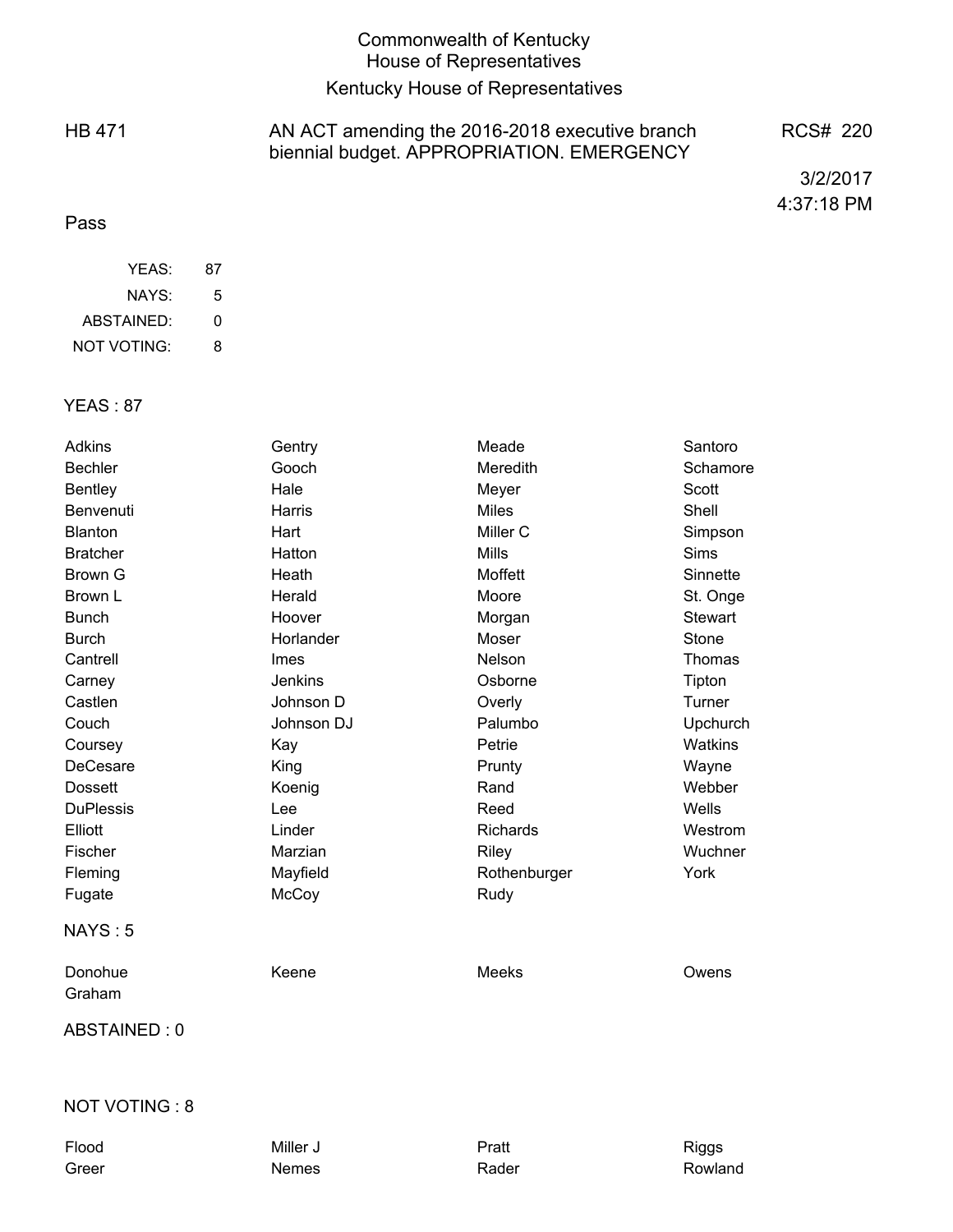|                        |                             | <b>Commonwealth of KY Senate</b>                                                                                               |     |                 |             |             |
|------------------------|-----------------------------|--------------------------------------------------------------------------------------------------------------------------------|-----|-----------------|-------------|-------------|
|                        |                             | 2017 Regular Session                                                                                                           |     |                 | <b>YEA</b>  |             |
|                        |                             | Wednesday, March 15, 2017                                                                                                      |     |                 |             | 24          |
| <b>Bill: HB 471</b>    |                             |                                                                                                                                |     |                 | <b>NAY</b>  | 14          |
| <b>Motion to:</b>      | <b>PASS HB 471 W/ SCS 2</b> |                                                                                                                                |     |                 | <b>PASS</b> | $\mathbf 0$ |
|                        |                             | Title:   AN ACT amending the 2016-2018 executive branch biennial<br>budget, making an appropriation therefor, and declaring an |     |                 |             |             |
|                        | YNP                         |                                                                                                                                | YNP |                 |             | YNP         |
| *Alvarado              |                             | *Hornback                                                                                                                      |     | *Schroder       |             |             |
| *Bowen                 |                             | <b>*Humphries</b>                                                                                                              |     | *Seum           |             |             |
| *Buford                |                             | Jones                                                                                                                          |     | *Smith          |             |             |
| *Carpenter             |                             | *Kerr                                                                                                                          |     | <b>*Stivers</b> |             |             |
| *Carroll, Danny        |                             | <b>*McDaniel</b>                                                                                                               |     | *Thayer         |             |             |
| <b>Carroll, Julian</b> |                             | <b>McGarvey</b>                                                                                                                |     | Thomas          |             |             |
| <b>Clark</b>           |                             | <b>*Meredith</b>                                                                                                               |     | Turner          |             |             |
| *Embry                 |                             | <b>Neal</b>                                                                                                                    |     | Webb            |             |             |
| *Girdler               |                             | <b>Parrett</b>                                                                                                                 |     | *West           |             |             |
| <i><b>*Givens</b></i>  |                             | <b>*Raque Adams</b>                                                                                                            |     | *Westerfield    |             |             |
| <b>Harper Angel</b>    |                             | <b>Ridley</b>                                                                                                                  |     | *Wilson         |             |             |
| <b>*Harris</b>         |                             | <b>*Robinson</b>                                                                                                               |     | *Wise           |             |             |
| *Higdon                |                             | *Schickel                                                                                                                      |     |                 |             | 7:41 PM     |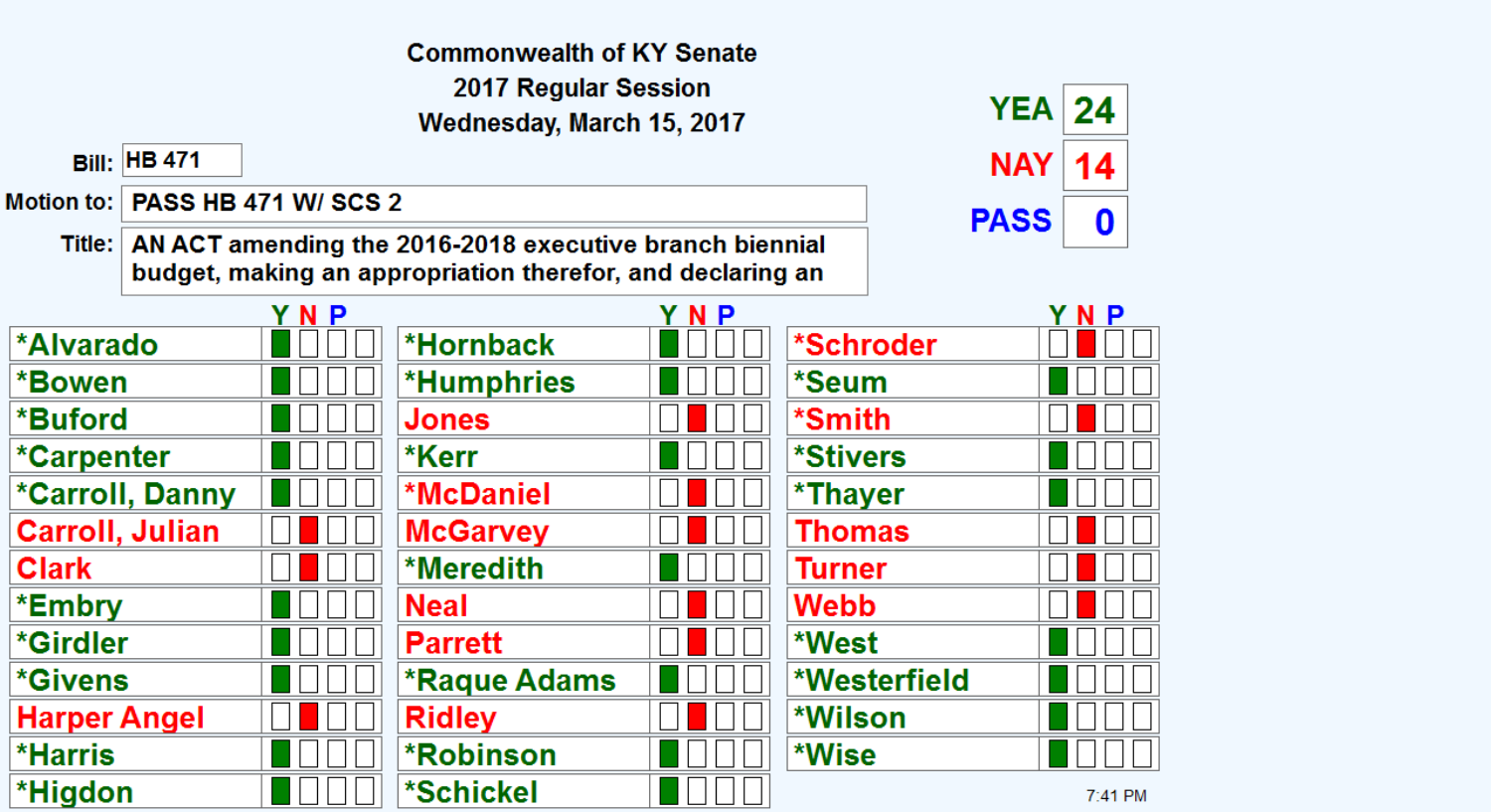# Commonwealth of Kentucky House of Representatives Kentucky House of Representatives

# HB 471 SCS 2 RCS# 343

3/15/2017 9:54:23 PM

| YFAS:       | 61 |
|-------------|----|
| NAYS:       | 31 |
| ABSTAINED:  | O  |
| NOT VOTING: | 8  |

### YEAS : 61

| Hale<br><b>Meredith</b><br><b>Bentley</b> | Rowland         |
|-------------------------------------------|-----------------|
|                                           |                 |
| Blanton<br>Hart<br>Miller J               | Rudy            |
| <b>Mills</b><br><b>Bratcher</b><br>Heath  | Santoro         |
| Herald<br>Moffett<br>Brown L              | Shell           |
| Moore<br><b>Bunch</b><br>Hoover           | St. Onge        |
| Carney<br>Imes<br>Morgan                  | <b>Stewart</b>  |
| Castlen<br>Moser<br>Johnson D             | Thomas          |
| Johnson DJ<br>Couch<br>Nemes              | Tipton          |
| DeCesare<br>Osborne<br>King               | Turner          |
| <b>Dossett</b><br>Petrie<br>Koenig        | Upchurch        |
| <b>DuPlessis</b><br>Lee<br>Pratt          | Webber          |
| Elliott<br>Linder<br>Prunty               | Wells           |
| Fischer<br>Mayfield<br>Reed               | Wuchner         |
| McCoy<br>Riley<br>Fleming                 | York            |
| Fugate                                    |                 |
| <b>NAYS: 31</b>                           |                 |
| <b>Adkins</b><br>Greer<br>Meeks           | <b>Richards</b> |
| Harris<br>Brown G<br>Meyer                | Riggs           |
| Hatton<br>Miller C<br><b>Burch</b>        | Simpson         |
| Horlander<br>Cantrell<br><b>Nelson</b>    | <b>Sims</b>     |
| Jenkins<br>Coursey<br>Overly              | Sinnette        |
| Donohue<br>Owens<br>Kay                   | Stone           |
| Flood<br>Keene<br>Palumbo                 | Watkins         |
| Graham<br>Marzian<br>Rand                 |                 |

# ABSTAINED : 0

### NOT VOTING : 8

Benvenuti Miles Miles Schamore Wayne Gentry **Rader Scott Scott** Scott Westrom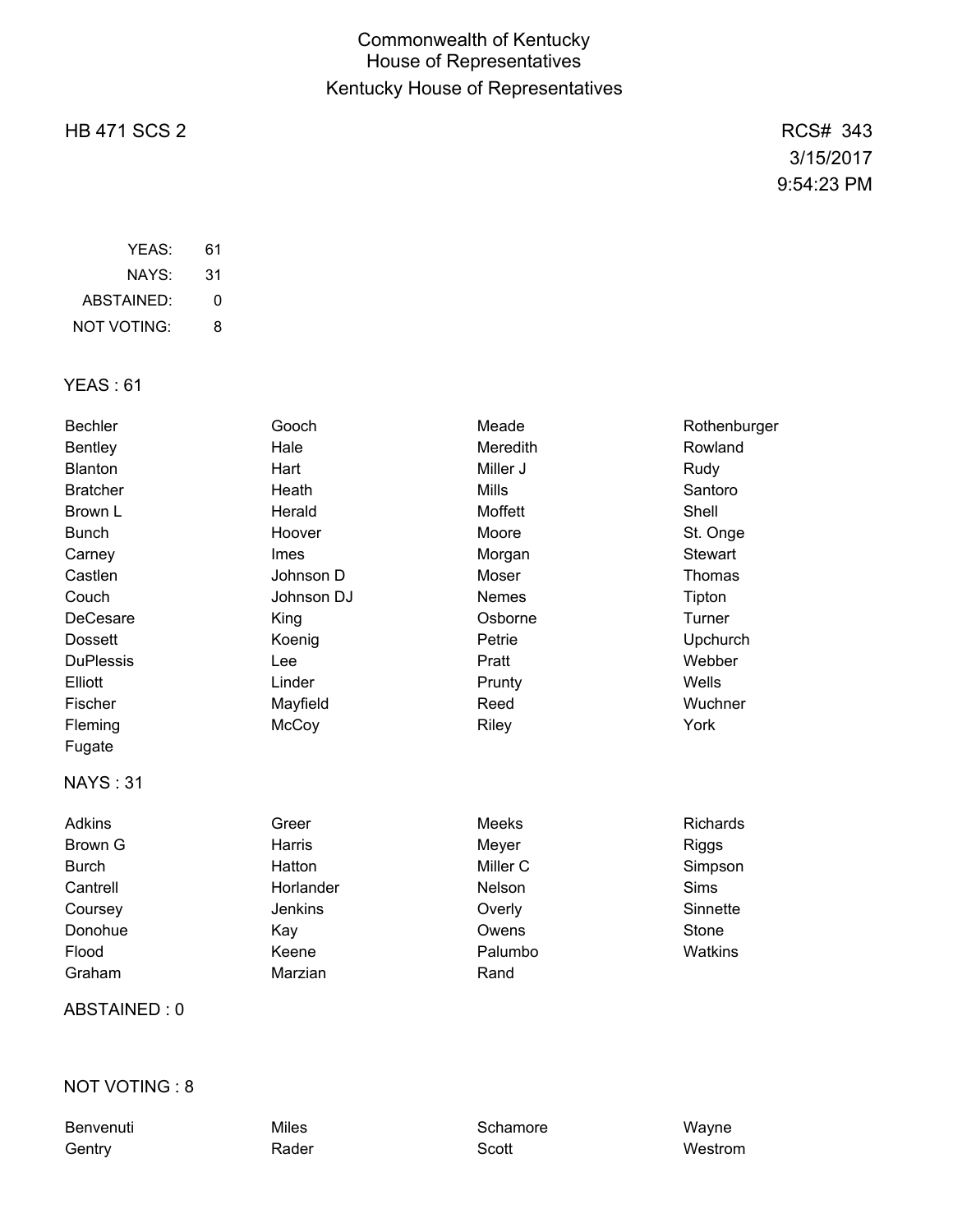# Commonwealth of Kentucky House of Representatives

# Kentucky House of Representatives

HB 471 AN ACT amending the 2016/18 exe branch biennial budget. APPROPRIATION. EMERGENCY. RCS# 344

3/15/2017 10:15:33 PM

### Final Passage

| YFAS:       | 61 |
|-------------|----|
| NAYS:       | 34 |
| ABSTAINED:  | O  |
| NOT VOTING: | 5  |

### YEAS : 61

| <b>Bechler</b>   | Gooch          | Meade               | Rothenburger   |
|------------------|----------------|---------------------|----------------|
| <b>Bentley</b>   | Hale           | Meredith            | Rowland        |
| <b>Blanton</b>   | Hart           | Miller J            | Rudy           |
| <b>Bratcher</b>  | Heath          | <b>Mills</b>        | Santoro        |
| Brown L          | Herald         | Moffett             | Shell          |
| <b>Bunch</b>     | Hoover         | Moore               | St. Onge       |
| Carney           | <b>Imes</b>    | Morgan              | <b>Stewart</b> |
| Castlen          | Johnson D      | Moser               | Thomas         |
| Couch            | Johnson DJ     | <b>Nemes</b>        | Tipton         |
| DeCesare         | King           | Osborne             | Turner         |
| <b>Dossett</b>   | Koenig         | Petrie              | Upchurch       |
| <b>DuPlessis</b> | Lee            | Pratt               | Webber         |
| Elliott          | Linder         | Prunty              | Wells          |
| Fischer          | Mayfield       | Reed                | Wuchner        |
| Fleming          | McCoy          | Riley               | York           |
| Fugate           |                |                     |                |
| <b>NAYS: 34</b>  |                |                     |                |
| <b>Adkins</b>    | Greer          | Meyer               | <b>Riggs</b>   |
| <b>Brown G</b>   | Harris         | Miller <sub>C</sub> | Scott          |
| <b>Burch</b>     | Hatton         | Nelson              | Simpson        |
| Cantrell         | Horlander      | Overly              | Sims           |
| Coursey          | <b>Jenkins</b> | Owens               | Sinnette       |
| Donohue          | Kay            | Palumbo             | Stone          |
| Flood            | Keene          | Rand                | Watkins        |
| Gentry           | Marzian        | Richards            | Westrom        |
| Graham           | Meeks          |                     |                |

ABSTAINED : 0

### NOT VOTING : 5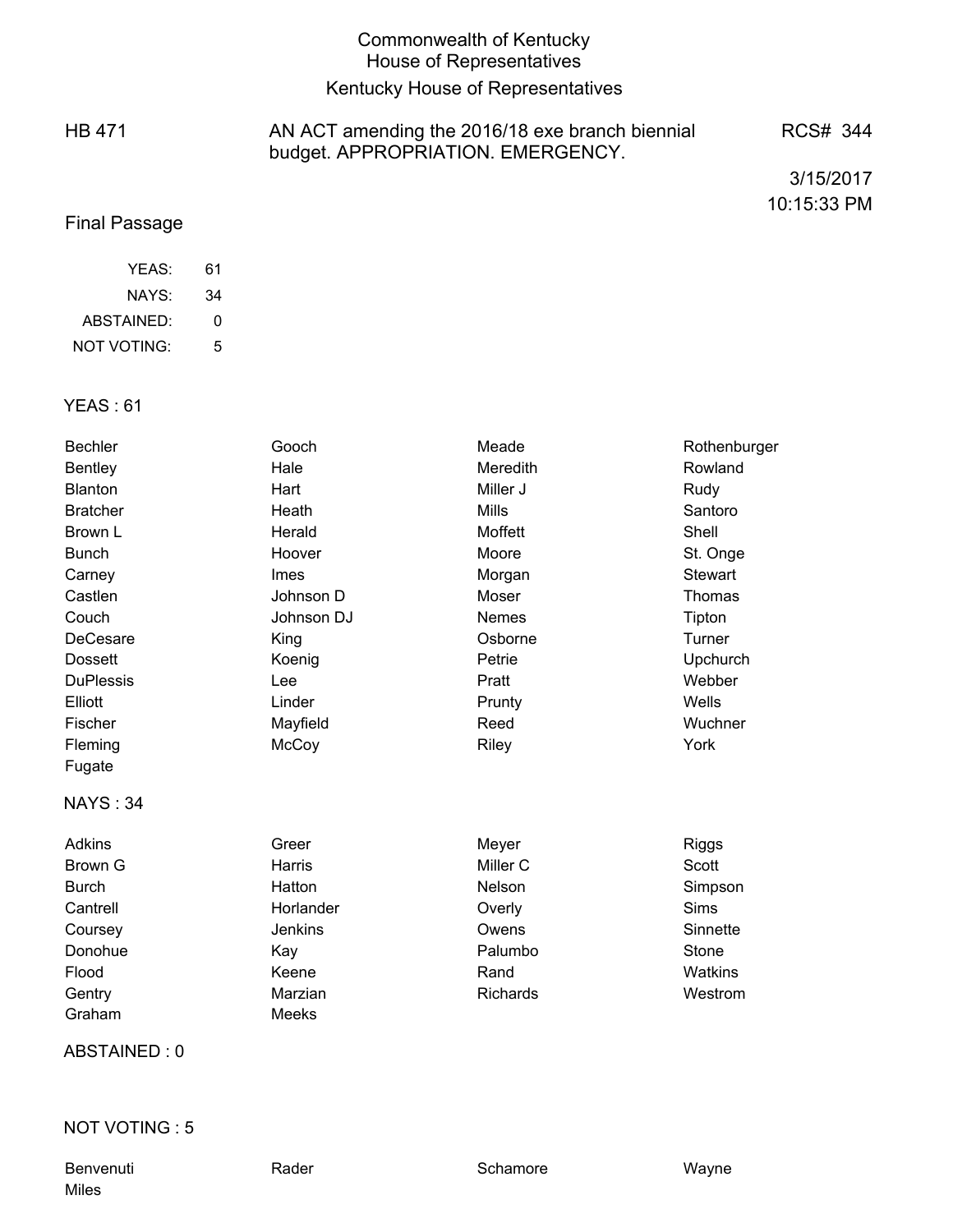### Commonwealth of Kentucky House of Representatives

# Kentucky House of Representatives

HB 471 AN ACT amending the 2016-2018 executive branch biennial budget. APPROPRIATION. EMERGENCY. RCS# 366

> 3/29/2017 2:17:15 PM

### Veto Override

| YFAS:       | 89 |
|-------------|----|
| NAYS:       | O  |
| ABSTAINED:  | O  |
| NOT VOTING: | 11 |

#### YEAS : 89

| Adkins           | Harris      | Meyer        | Rothenburger    |
|------------------|-------------|--------------|-----------------|
| <b>Bentley</b>   | Hart        | <b>Miles</b> | Rowland         |
| Benvenuti        | Hatton      | Miller C     | Rudy            |
| Blanton          | Heath       | Miller J     | Santoro         |
| <b>Bratcher</b>  | Herald      | Mills        | Schamore        |
| Brown G          | Hoover      | Moffett      | Shell           |
| Brown L          | Horlander   | Moore        | Simpson         |
| <b>Bunch</b>     | <b>Imes</b> | Morgan       | <b>Sims</b>     |
| <b>Burch</b>     | Jenkins     | Moser        | Sinnette        |
| Cantrell         | Johnson D   | Nelson       | St. Onge        |
| Carney           | Johnson DJ  | Nemes        | <b>Stewart</b>  |
| Castlen          | Kay         | Osborne      | Stone           |
| Couch            | Keene       | Overly       | Thomas          |
| DeCesare         | King        | Owens        | Tipton          |
| Donohue          | Koenig      | Palumbo      | Turner          |
| <b>Dossett</b>   | Lee         | Petrie       | <b>Upchurch</b> |
| <b>DuPlessis</b> | Linder      | Pratt        | <b>Watkins</b>  |
| Fischer          | Mayfield    | Prunty       | Webber          |
| Fleming          | McCoy       | Rand         | Wells           |
| Fugate           | Meade       | Reed         | Westrom         |
| Gooch            | Meeks       | Richards     | Wuchner         |
| Graham           | Meredith    | Riley        | York            |
| Hale             |             |              |                 |

NAYS : 0

### ABSTAINED : 0

#### NOT VOTING : 11

Bechler **Flood** Flood Marzian Scott Coursey **Gentry** Gentry Rader Rader Wayne Elliott **Greer** Greer **Riggs**